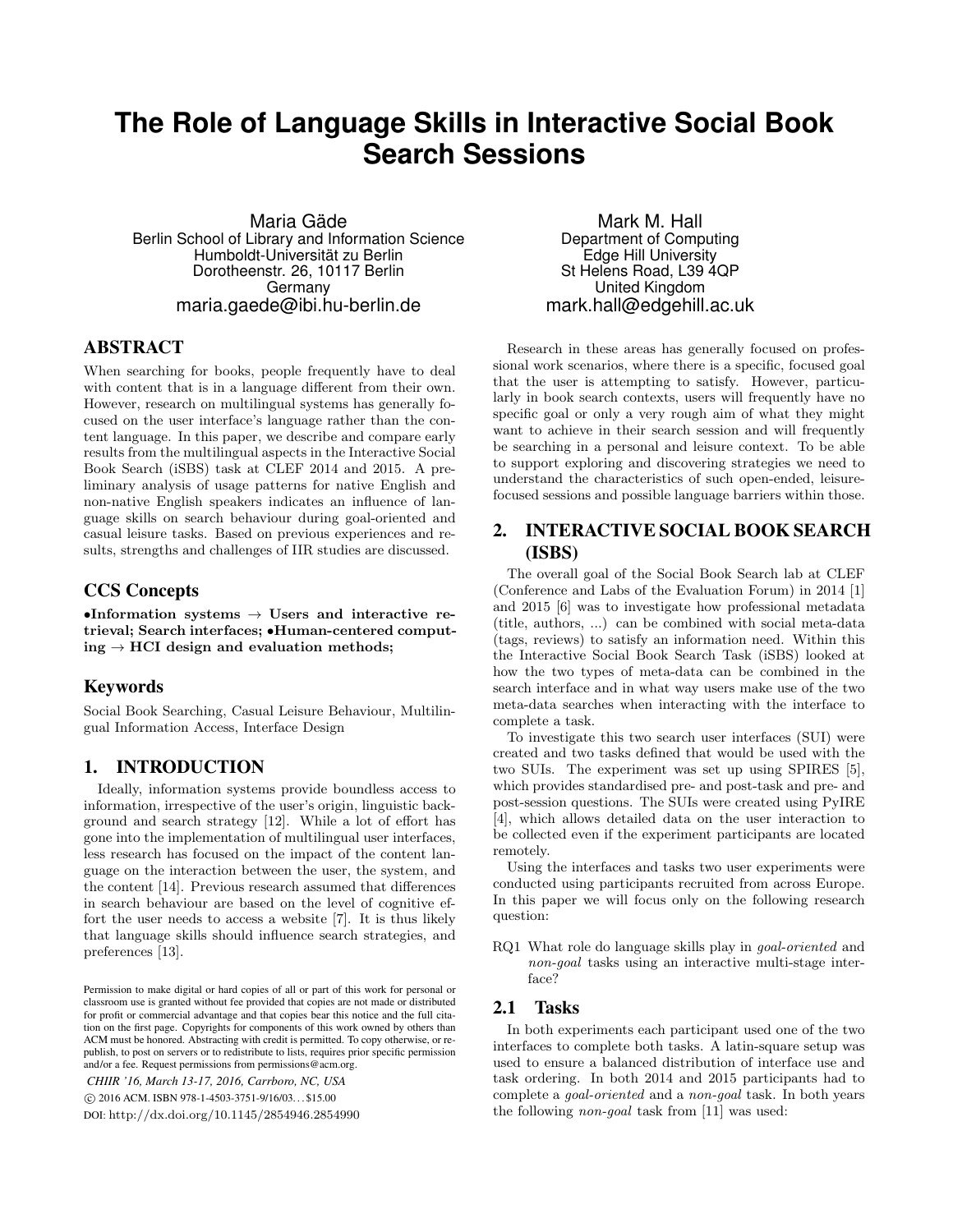Imagine you are waiting to meet a friend in a coffee shop or pub or the airport or your office. While waiting, you come across this website and explore it looking for any book that you find interesting, or engaging or relevant.

In 2014 the following "simulated leisure task"[10] was used for the goal-oriented task:

Imagine you are looking for some interesting physics and mathematics books for a layperson. You have heard about the Feynman books but you have never really read anything in this area. You would also like to find an "interesting facts" sort of book on mathematics.

This generated very short sessions, thus to increase session length in 2015 the following goal-oriented task was used:

Imagine you participate in an experiment at a desert-island for one month. There will be no people, no TV, radio or other distraction. The only things you are allowed to take with you are 5 books. Please search for and add 5 books to your book-bag that you would want to read during your stay at the desert-island:

- Select one book about surviving on a desert island
- Select one book that will teach you something new
- Select one book about one of your personal hobbies or interests
- Select one book that is highly recommended by other users (based on user ratings and reviews)
- Select one book for fun
- Please add a note (in the book-bag) explaining why you selected each of the five books.

Additionally in 2015 participants were first given a training task that introduced them to the functionality available in the SUI they would be using to complete the two tasks.

### 2.2 Interfaces

Two SUIs were developed, with both providing a monolingual English interface [3].

The baseline (BL) interface implemented a standard SUI, consisting of a search box, the search result list, the item details display, and an area in which to collect the books that fulfill their task. It represents a standard interface that participants are likely to be familiar with.

The multi-stage (MS) interface implemented a novel SUI that consisted of three linked pages that implemented the pre-focus, focus, and post-focus phases of [12]. The first page provided an interface aimed at supporting less focused exploration of the collection, the second page a focused SUI that included the ability to restrict results by a given facet, and the third page a review interface that allowed participants to review the books they had collected and add or remove as required.

In 2015 the MS interface was updated and re-designed according to previous results and user comments [2].

|                           | Table 1: Number of participants by language using |  |  |
|---------------------------|---------------------------------------------------|--|--|
| the multi-stage interface |                                                   |  |  |

|      |    | Year   Native English   Non-Native (Other) |
|------|----|--------------------------------------------|
| 2014 |    |                                            |
| 2015 | 16 |                                            |

### 2.3 Data

For all tasks a monolingual English subset of the INEX Social Book Search's Amazon/LibraryThing book collection was used, consisting of approximately 1.5 million books. Each book consisted of publisher-supplied meta-data (title, author(s), publisher, publication year, etc.), subject metadata (classification codes, subject headings), user-generated content (Amazon user reviews, LibraryThing user tags), and a thumbnail image.

### 2.4 Participants and Data Gathering

In 2014 and 2015 participants from different countries and language backgrounds were recruited. A total of 233 users, 41 in 2014 and 192 in 2015, from 36 different countries and 30 different mother tongues participated in the experiment. Participants' mother tongues included amongst others Afrikaans, German, Dutch, English, Danish, Romanian, Farsian, Russian, Turkish, Chinese or Portuguese. Those that did not select English as their mother tongue will for the purpose of the analysis be grouped together as non-native English speakers.

The SPIRE system's latin-square functionality balances participants across the task/interface combinations, but this does not take into account the participants' mother tongue. As a result in 2014 all but one of the English-language participants used the multi-stage interface, making a comparative analysis of the baseline SUI impossible. From this point forward we will only be considering the participants who used the multi-stage interface (Table 1).

The SPIRE system collected the following data points for each participant, which form the basis of the analysis:

- user profile (questionnaires), e.g. age, gender, level of education, first language, all languages used in websearch, country of residence;
- user system interactions (from logs), e.g. queries, books collected, facets selected, UI elements interacted with;
- post-task motivation (questionnaires), e.g. why did you select these books, usefulness of UI elements, usefulness of meta-data elements;
- user engagement (questionnaires) based on [8].

# 3. THE IMPACT OF LANGUAGE SKILLS ON SEARCH BEHAVIOUR

To investigate the language impact, the log data collected during the participants' use of the MS interface was automatically processed and the following five characteristics extracted for both of the tasks:

- Session length: Total length of the session;
- First interaction: Time from the interface loading to the first user activity;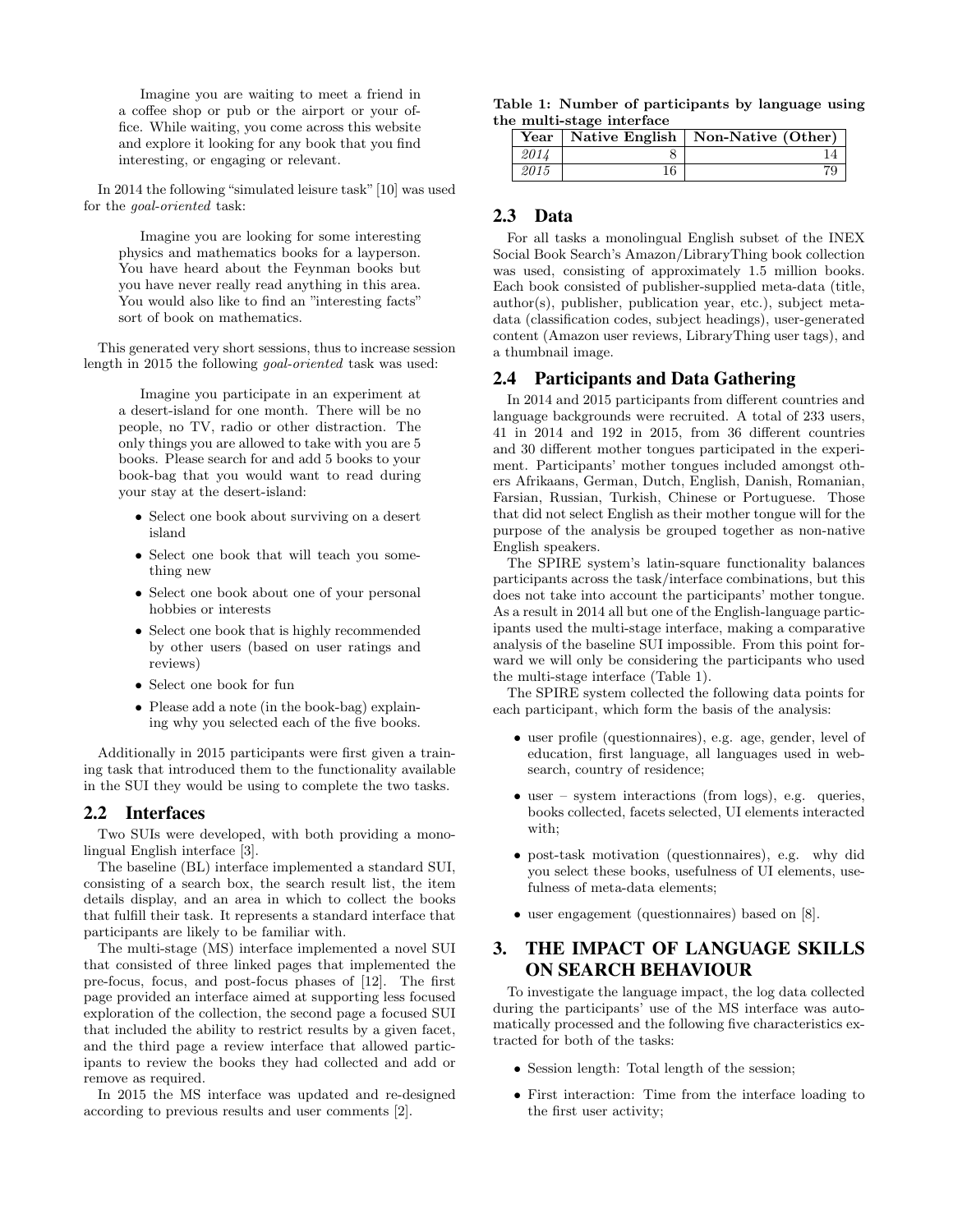- First query: Time from the interface loading to when the first query was executed;
- First book: Time from the interface loading to when the first book was collected;
- Books: Total number of books collected.

No tests were done for language impact on task ordering, search behaviour, or engagement, as [9] found no language impact on any of these aspects. However, in both experiments the qualitative responses of many of the German language participants stated that they encountered a significant language barrier when exploring the English language content, which is the motivation for the analysis presented here.

### 3.1 Goal-oriented Task

#### *2014.*

In the goal-oriented task English native speakers were faster in their first interaction with the system and faster to run their first query (Wilcoxon signed rank  $p < 0.05$ ). No statistical differences were found in the time needed to collect their first book, the total number of books collected, and the total session length.

#### *2015.*

The only statistically significant difference was in the total session length (Wilcoxon signed rank  $p < 0.05$ ). English native speakers' median session length was approximately four minutes faster than the non-native speakers'.

Comparing the two years, in the second year non-English speakers seem to have less difficulties dealing with the interface and task. The most likely reason for this is the introduction of the training task, which gives the non-native speakers the opportunity to get to know the SUI and reduces language and system knowledge impact on the initial interactions. This strongly indicates that for multi-lingual IIR experiments a training task is a necessity to minimise the language learning effects of the interface itself.

At the same time in 2015 the non-native speakers spent significantly more time on the goal-oriented task than the native speakers. Considering that there was no difference in the number of books selected and the initial speed of interaction, it is likely that the non-native speakers needed more time to inspect and select content. While not statistically significant, the 2014 experiment shows a similar trend, but due to the simpler task the individual differences mask the language impact. However, especially for casual leisure situations, longer session duration does not always indicate a poorer experience or dissatisfaction, but could also indicate a good user experience.

### 3.2 Non-goal Task

There are no statistically significant differences in the total session length in either year.

### *2014.*

In the non-goal task English native participants were faster to issue their first query, collect their first book, and collected more books overall (Wilcoxon signed rank  $p < 0.05$ ). However, they did not take less time for their first interaction.

#### *2015.*

Unlike in 2014, there is no difference on the time to the first query or collect the first book. However, English native participants were faster with their first interaction (4 seconds faster). Interestingly in 2015 the English native participants actually collected less books than the non-native participants.

As in the *goal-oriented* task, the introduction of the training task reduces much of the language impact of the interface. However, the slower time for the first interaction indicates that the impact of the content language remains. On the initial page, participants saw a hierarchical tree of topics that they could browse. While this had no impact in the goal-oriented task, in the non-goal task it seems that because participants have to come up with their own goal, the non-native speakers take a bit longer to translate their goal into the appropriate part of the topic tree, leading to a slower initial interaction.

The training instructions were designed so as not to have any direct connection to either the two tasks. To test this, we checked the queries issued by users in the training task against the queries used in the two main tasks. Only 6 of the 192 users (3%) reused at least one training query in either the goal-oriented (3 users) or non-goal (3 users) task. 5 re-users were English non-native speakers and 1 was an English native speaker. 3 participants re-used in their first task, 3 in their second. Overall this indicates that while the training instructions can act as direct prompts, potentially influencing the results, they can also simply act as reminders of topics the user is interested in in any case.

The differences in the number of books collected in the non-goal task is puzzling. The task did not change between the two years and none of the changes to the user-interface explain why in 2015 the non-native speakers collect more books than the native speakers, while in 2014 the situation is reversed.

### 4. CONCLUSIONS AND OUTLOOK

The results from two years iSBS data indicate differences between native and non-native speakers facing goal-oriented and non-goal casual leisure tasks. In particular they indicate that non-native English speakers require additional time to process the, for them, foreign-language content, which was to be expected.

However, the more interesting aspect is that the introduction of a training task in the second year reduced many of the language-specific differences. This gives a strong indication that it is possible to run experiments investigating multilingual issues in a mono-lingual environment, as long as participants are trained on the environment, so that only the content language impacts the results. There is of course a danger that the training task influences the results of the experiment itself, however our results show that only a small number of participants (3%) are influenced by the training task.

One of the difficulties with (multilingual) IIR studies is that they often struggle to reproduce and explain effects. In our analysis we see this with the number of books collected in the non-goal task. Here, although many non-native speaker participants reported finding the task difficult in both years, in the second year they collected significantly more books than the native speakers. A brief review of the annotations provided for most of the collected books also does not reveal